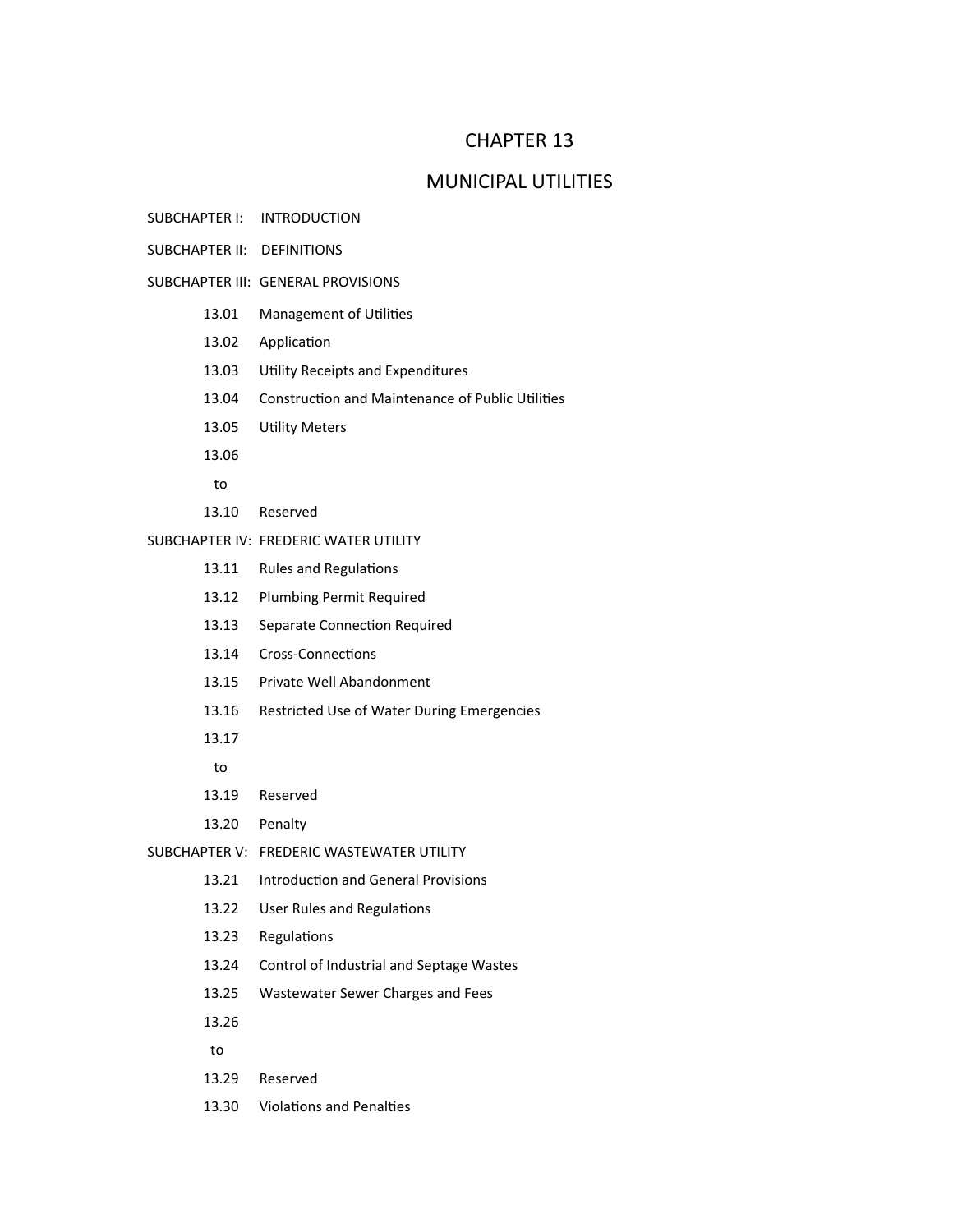#### **SUBCHAPTER I: INTRODUCTION**

This Ordinance regulates the use of public and private sewers and drains, discharge of septage into the public sewerage system, and the discharge of waters and wastes into the public sewerage systems within the Village of Frederic. It provides for and explains the method used for levying and collecting wastewater treatment service charges, sets uniform requirements for discharges into the wastewater collection and treatment systems and enables the Village to comply with administrative provisions, and other discharge criteria which are required or authorized by the State of Wisconsin or Federal law. Its intent is to derive the maximum public benefit by regulating the characteristics of wastewater discharged into the Village sewerage system. This Ordinance provides a means for determining wastewater and septage volumes, constituents and characteristics, the settling of charges and fees, and the issuing of permits to certain users. Revenues derived from the applications of this Ordinance shall be used to defray the costs of operating and maintaining adequate wastewater collection and treatment systems and to provide sufficient funds for capital outlay, debt service costs and capital improvements. The charges and fees herein have been established pursuant to requirements of the Wisconsin Statutes. This Ordinance shall supersede any previous Ordinance, rules, or regulations; and shall repeal all parts thereof that may be inconsistent with this Ordinance. If there is any conflict between this Ordinance and any applicable Statute, the State Statute shall be controlling.

#### **SUBCHAPTER II: DEFINITIONS**

Unless the context specifically indicates otherwise, the meaning of terms in this Ordinance shall be as follows:

(1) Ammonia nitrogen (NH<sub>3</sub>-N). One of the oxidation states of nitrogen, in which nitrogen is combined with hydrogen in molecular form as NH<sub>3</sub> or in ionized form as NH<sub>4</sub>. Quantitative determination of Ammonia nitrogen shall be made in accordance with procedures set forth in "standard methods" of Chapter NR 149 of the Wisconsin Administrative Code.

(2) Biochemical oxygen demand (BOD). The quantity of oxygen utilized in the biochemical oxidation of organic matter in five (5) days at 20 degrees Centigrade, expressed as milligrams per liter. Quantitative determination of BOD shall be made in accordance with procedures set forth in the most recent edition of "Standard Methods".

(3) Building sewer. A sanitary sewer which begins at the immediate outside of the foundation wall of any building or structure being served, and ends at its connection with a community sewer or interceptor.

(4) Carbonaceous biochemical oxygen demand (CBOD). The quantity of oxygen used in the biochemical degradation of organic material in five (5) days at 20 degrees Centigrade when the oxidation of reduced forms of nitrogen is prevented by the addition of an inhibitor. This analytical procedure shall be performed in accordance with 40 CFR Part 136, or as EPA otherwise determines.

(5) Combined sewer. A sewer designed to receive or receiving both wastewater and storm or surface water.

(6) Commercial user. Any user whose premises are used primarily for the conduct of a profit‐ oriented enterprise in the fields of construction, wholesale or retail trade, finance, insurance, real estate or services, and who discharges primarily normal domestic wastewater.

(7) Commission. The Wisconsin Public Service Commission.

(8) Communities served. Any jurisdiction having customers supplied by a municipal water system as retail or wholesale customers, including those outside the jurisdiction of the supplying system.

(9) Compatible pollutants. Biochemical oxygen demand, suspended solids, phosphorus, ammonia, or pH, plus additional pollutants identified in the WPDES permit for the publicly owned treatment works receiving the pollutant if such works were designed to treat such additional pollutants to a substantial degree.

(10) DNR. Wisconsin Department of Natural Resources.

(11) Domestic wastewater; normal domestic strength wastewater. Water carried wastes normally discharging into the sanitary sewers from dwellings (including apartment houses and condominiums) and com‐ mercial establishments, free from storm water and industrial waste. Domestic wastewater shall have a strength equal to or less than 200 mg/l BOD5, 250 mg/l suspended solids, and elemental phosphorus equal to or less than 12 mg/l.

(12) EPA. The federal Environmental Protection Agency.

 (13) Floatable oil. Oil, fat, or grease in a physical state such that it will separate by gravity from wastewater by treatment in an approved pretreatment facility. A wastewater or septage shall be considered free of floatable fat if it is properly pretreated and the wastewater does not interfere with the collection of treatment system.

(14) Flow proportional sample or composite sample. A sample consisting of portions of waste taken in proportion to the volume of flow of said waste.

(15) Garbage. The residue from the preparation, cooking, and dispensing of food, and from the handling, storage, and sale of food products and produce.

(16) Holding tank waste. The scum, liquid, sludge or other waste from holding tanks such as chemical toilets, campers, trailers, privies, septic tanks, and other temporary holding facilities; and shall include wastes from a soil absorption field. Such term is synonymous with the term "septage". The term does not include the waste from a grease trap.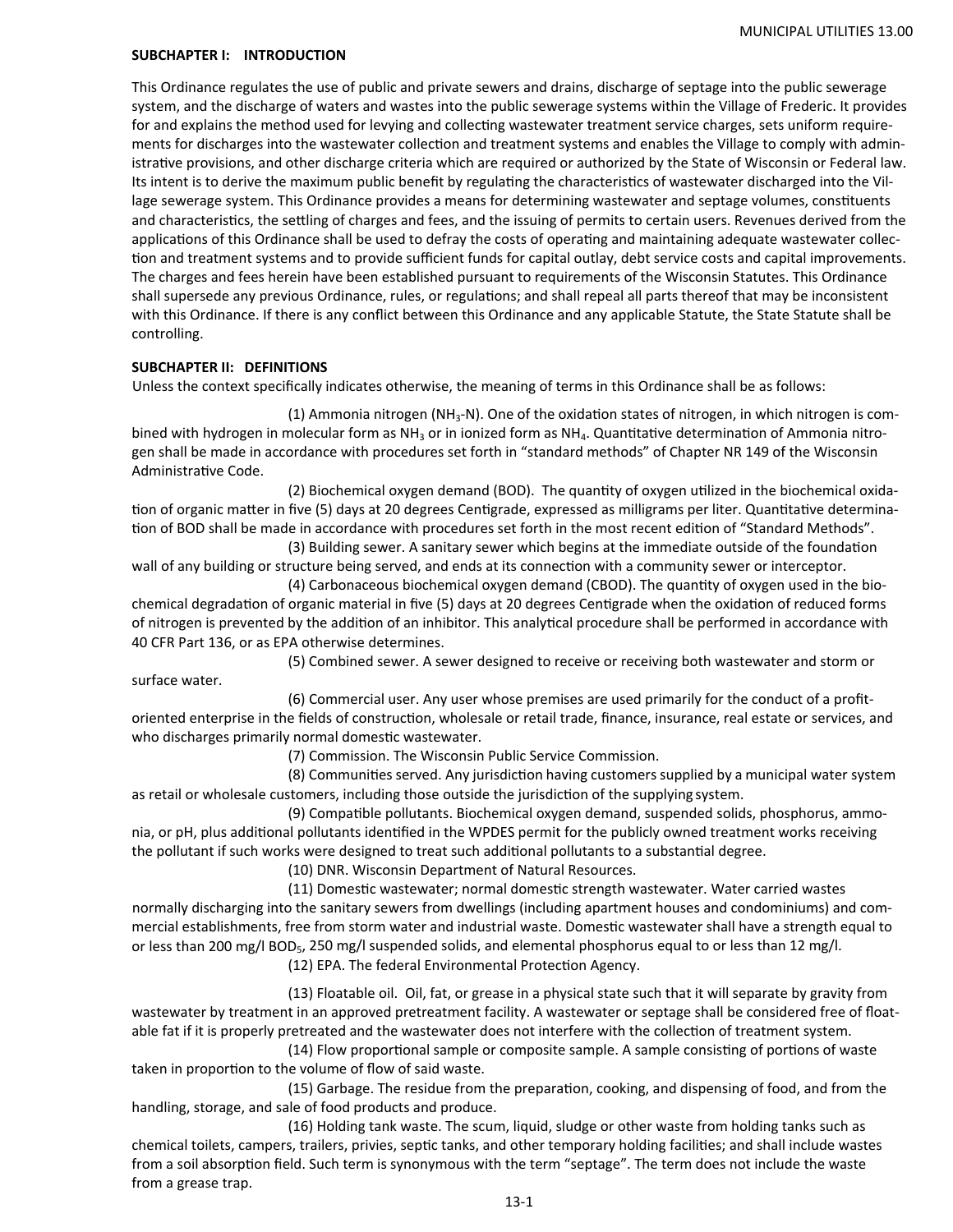(17) Incompatible pollutant. Any pollutant that is not a compatible pollutant.

 (18) Industrial discharge or industrial waste. Any water borne solids, liquids or gaseous wastes, other than domestic wastewater, resulting from, discharging from, flowing from or escaping from any industrial user, including but not limited to cooling water and discharges from wastewater pretreatment facilities. Such term includes any wastewater that is not sanitary sewage.

(19) May. Permissible.

 (20) Municipal wastewater. The wastewater of a community. From the standpoint of source, it may be a combination of the liquid and water-carried wastes from residences, commercial buildings, industrial plans and institution, together with any groundwater, surface water, and storm water that may have entered inadvertently the sewerage system. Also termed "sewage".

(21) Municipal water system. A community water system owned by a city, village, county, town, town sanitary district, utility district, public inland lake and rehabilitation district, municipal water district, or a federal, state, county, or municipal owned institution for congregate care or correction, or a privately owned water utility serving the foregoing.

(22) Noncomplying. A well or pump installation which does not comply with s. NR 812.42, Wisconsin Administrative Code, Standards for Existing Installations, and which has not been granted a variance pursuant to s. NR 812.43, Wisconsin Administrative Code.

(23) Parts per million. A weight-to-weight ratio; the parts per million value multiplied by the factor 8.34 shall be equivalent to pounds per million U1V gallons of water.

 (24) Person. Any and all persons, including any individual, firm, company, municipal or private corporations, association, society, institution, enterprise, government agency, or other entity.

 (25) Private sewer. A sewer serving two or more buildings and not directly controlled by a public authority.

agency or public utility.

(26) Public sewer. A sewer owned and maintained by a municipality, governmental

(27) Pump installation. The pump and related equipment used for withdrawing water from a well, including the discharge piping, underground connections, pitless adapters, pressure tanks, pits, sampling faucets, and well seals or caps.

(28) Residential user. Any user whose premises are used primarily as a domicile for one of more persons and discharges only domestic wastes, but not including dwellings classified as "Commercial User"

 (29) Sanitary sewer. A sewer that carries liquid and water‐carried wastes from resi‐ dences, commercial buildings, industrial plants, and institutions, together with small quantities of ground, storm, and surface waters that are not admitted intentionally.

(30) Septage. The wastewater or contents of septic or holding tanks, dosing chambers, grease interceptors, seepage beds, seepage pits, seepage trenches, privies or portable restrooms.

 (31) Served by. Any property having a water supply pipe extending onto it which is connected to the municipal water system.

(32) Sewer. A pipe or conduit that carries wastewater or drainage water.

(33) Shall. Mandatory.

(34) Slug load. Any substance release at a discharge rate and/or concentration which cause interference to wastewater treatment processes or plugging or surcharging of the sewer system.

(35) Suspended solids (SS). Total suspended matter that either floats on the surface of, or is in suspension in, water, wastewater, or other liquids, and that is removable by laboratory filtering as pre‐ scribed in 40 CFR Part 136, as EPA otherwise determines.

(36) Total Kjeldahl nitrogen (TKN). The quantity of organic nitrogen and ammonia as determined in accordance with 40 CFR Part 136, or as EPA otherwise determines.

(37) Total phosphorus (TP). The quantity of total phosphorus as determined in accordance with 40 CFR Part 136, or as EPA otherwise determines.

(38) Unsafe well or pump installation. One which produces water which is contaminated with bacteria or with other substances exceeding the drinking water standards of chapter s. NR 140 or 809, Wisconsin Administrative Code, or for which a Health Advisory has been issued by the Department of Natural Resources.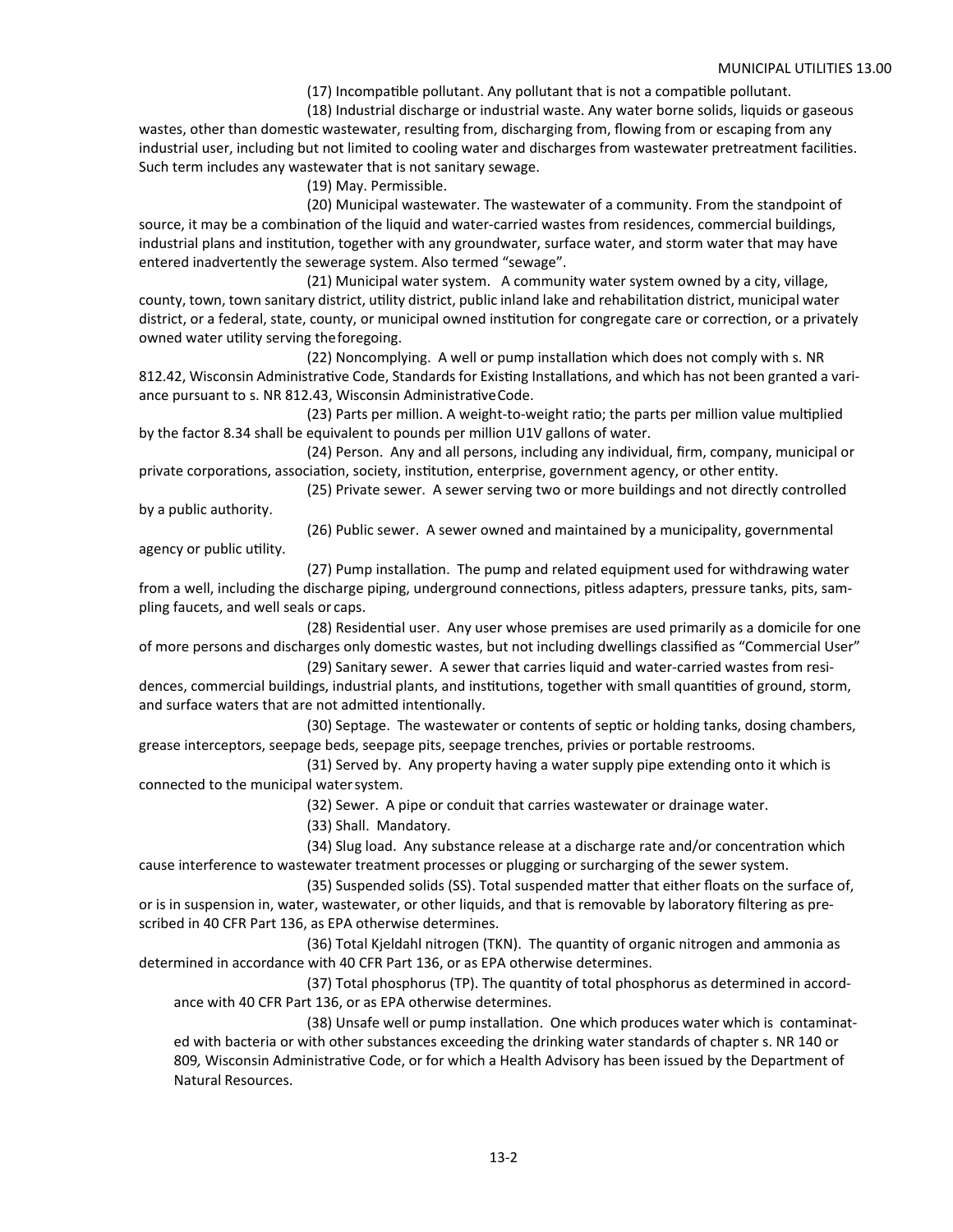#### **SUBCHAPTER III: GENERAL PROVISIONS**

 **13.01 MANAGEMENT OF UTILITIES.**  (1) VILLAGE BOARD RESPONSIBLE. The Village Board shall man‐ age, operate and control the Frederic Water Utility and the Frederic Wastewater Utility.

(2) SUPERVISION. The Director of Public Works shall have charge of the wells, pumping stations, transmission and distribution lines, tanks, service and meters, wastewater system and such other work as the Village Board may direct.

**13.02 APPLICATION**. The application of this chapter and its rules, regulations and rates shall apply to all persons residing within the corporate limits of the Village and any person by attachment to the wastwater system or otherwise by contract or agreement coming within the Village sewer and water service area subsequent to the effective date hereof and all entities hauling wastes or trucking wastes and discharging to the wastewater system.

**13.03 UTILITY RECEIPTS AND EXPENDITURES.** (1) RECEIPTS. All utility receipts shall be collected by the Utility Secretary. Delinquent sewer and water charges shall be collected pursuant to the provisions of §§66.0821, 66.0809, 66.0811 and 66.0813, Wis. Stats.

(2) EXPENDITURES. The Treasurer shall pay all utility expenditures, as provided in §66.0607, Wis.

Stats.

13.04 **CONSTRUCTION AND MAINTENANCE OF PUBLIC UTILITIES.** The construction and maintenance of all wastewater and water facilities of the Village shal conform to standards and requirements established by rthe Directro of public works in accordance with and provisions of the latest editions of "Standard Specifications for Sewer and Water Construction in Wisconsin," which are adopted by reference and made a part of this chapter.

**13.05 UTILITY METERS.** Utility meters and utility regulators and equipment incidential thereto shall not be installed on the front of a building or on the side of a building facing any public road. Such equipment shall be installed and located onteh side or the rear of the building and shall be not less than 10 feet from the front of the building nore 10 feet from the side of the building if the side fronts on a public road.

#### **13.06 to 13.10 RESERVED.**

#### **SUBCHPATER IV: FREDERIC WATER UTILITY**

**13.11 RULES AND REGULATIONS.** (1) GENERAL. The rules and regulations governing the operation of the Frederic Water Utility shall be those on file with and approved by the Wisconsin Public Service commission. A violation of any such rules and regulations shall be a violation of this subchapter.

(2) OPERATING RULES. (a) All persons now receiving water service from the Utility or who may hereafter make application therefor shall be considered as having agreed to be bound by all rules and regulations as filed with the Public Service commission.

(b) The applicable provisions of Wis. Adm. Code PSC 185 relating to water service are hereby adopted by reference and made a part of these rules as if set forth in full. A violation of such rules shall constitute a violation of this subchapter.

 **13.12 WATER MAIN TAPPING PERMIT REQUIRED.**  No person shall hook up to the Village water sys‐ tem until a tapping permit is obtained from the Director of Public Works.

**13.13 SEPARATE CONNECTION REQUIRED.** Each principal building served by the Utility shall have a separate and independent water service from the public main.

13.14 CROSS-CONNECTION TO WATER SERVICE. (1) DEFINED. A cross-connection shall be defined as any physical connection or arrangement between 2 otherwise separate systems, one of which contains potable water from the Village water system and the other, water from a private source, water of unknown or questionable safety, or steam, gases or chemicals, whereby there may be a flow from one system to the other, the direction of flow depending on the pressure differential between the 2 systems.

 (2) CROSS‐CONNECTION AND INTERCONNECTION RESTRICTED. No person shall establish or maintain any cross-connection. No interconnection shall be established whereby potable water from a private, auxiliary or emergency water supply other than the regular public water supply of the Village may enter the supply or distribution system of the Village unless such private, auxiliary or emergency water supply and the method of connection and use of such supply shall have been approved by the Utility Administrator and by the state Department of Natural Resources in accordance with Wis. Adm. Code NR 811.25(3).

(3) DUTY TO INSPECT. It shall be the duty of the Utility Commission to cause inspections to be made of all properties served by the public water system where cross-connections with the public water systems are possible. The frequency of inspections and re-inspections based on potential health hazards involved shall be established by the Commission and as approved by the Wisconsin Department of Natural Resources.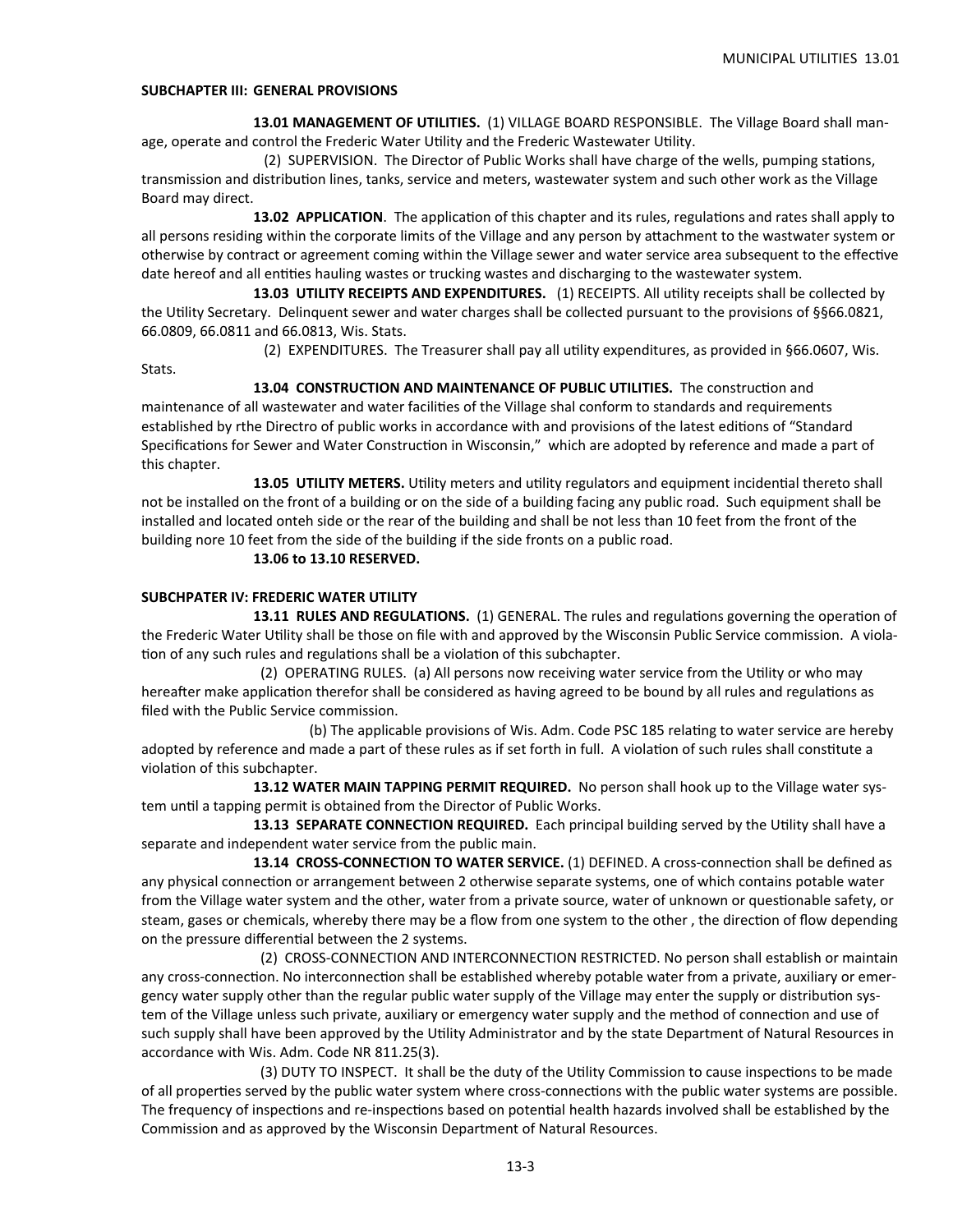(4) RIGHT OF ENTRY. Upon presentation of credentials, the representative of the Utility shall have the right to request entry at any reasonable time to examine any property served by a connection to the public water system of the Village for cross-connections. If entry is refused, such representative shall obtain a special inspection warrant under §66.0119, Wis. Stats. On request, the owner, lessee or occupant of any property so served shall furnish to the inspection agency any pertinent information regarding the piping system or systems on such property.

(5) ENFORCEMENT. The Utility is hereby authorized and directed to discontinue water service to any property wherein any connection in violation of this section exists, and to take such other precautionary measures necessary to eliminate danger of contamination of the public water system. Water service shall be discontinued only after reasonable notice and opportunity for hearing under ch. 6 of this Code, except as provided in sub. (6) below. Water service to such property shall not be restored until the cross-connection has been eliminated in compliance with the provisions of this section.

(6) EMERGENCY DISCONTINUANCE. If it is determined by the Director of Public Works that a cross‐ connection or an emergency endangers public health, safety or welfare and requires immediate action and a written finding to that effect is filed with the Clerk and delivered to the customer's premises, service may be immediately dis‐ continued. The customer shall have an opportunity for hearing under ch. 6 of this Code within 10 days of such emergency discontinuance.

 (7) STATE CODE ADOPTED. The State Plumbing Code, Wis. Adm. Code COMM 62, is hereby adopted by reference.

**13.15 PRIVATE WELL ABANDONMENT.** (1) PURPOSE. To protect public health, safety and welfare and to prevent contamination of water supplies by assuring that unused, unsafe or noncomplying wells or wells which may act as conduits for contamination of groundwater or wells which may be illegally cross-connected to the municipal water system, are properly maintained or properly filled-and-sealed.

 (2) APPLICABILITY. This Ordinance applies to all wells located on premises served by the Village of Frederic municipal water system. Communities outside the jurisdiction of a supplying municipal system are also required by code, contract agreement, or utility rule to adopt and enforce equivalent ordinances within their jurisdictions for purpose stated in Section 1 above.

 (3) WELL ABANDONMENT REQUIRED. All wells on premises served by the municipal water system shall be properly filled-and-sealed in accordance with Section 6 of this ordinance no later from 1 year from the date of connection to the municipal water system, or discovery or construction of a well, unless a valid well operation permit has been issued to the well owner by the Village of Frederic under terms of Section 5 of this ordinance.

 (4) WELL OPERATION PERMIT. Owners of wells on premises served by the municipal water system shall make application for a well operation permit for each well no later than 1 year after connection to the municipal water system or date of discovery or construction of a well. The Village of Frederic shall grant a permit to a well owner to operate a well for a period not to exceed 5 years providing all conditions of this section are met. A well operation permit may be renewed by submitting an application verifying that the conditions of this section are met. The Village of Frederic or its agent, may conduct inspections and water quality tests or require inspections and water quality tests to be conducted at the applicant's expense to obtain or verify information necessary for consideration of a permit application or renewal. Permit applications and renewals shall be made on forms provided by the Clerk. The following conditions must be met for issuance or renewal of a well operation permit:

(A) The well and pump installation shall comply with the *Standards for Existing Installations* described in s. NR 812.42, Wisconsin Administrative Code, or repaired to comply with current standards. Compliance shall be verified by inspection for initial issuance of a permit and every 10 years thereafter. Inspections shall be conducted by a Wisconsin licensed well driller or pump installer and documented on inspection report form DNR #3300-221, to be submitted to the Clerk.

(B) The well and pump shall have a history of producing safe water evidenced by a certified lab report for at least 1 coliform bacteria sample collected within prior 30 days, and submitted to the Clerk. In areas where the Department of Natural Resources (DNR) has determined that groundwater aquifers are contaminated with substances other than bacteria, additional chemical tests may be required to document the safety of the water.

(C) There shall be no cross-connections or interconnection between the well's pump installation or distribution piping and the municipal water system unless approved by the utility and DNR.

 (D) The water from the private well shall not discharge into a drain leading directly to a pub‐ lic sewer utility unless properly metered and authorized by the sewer utility.

(E) The private well shall have a functional pumping system or other complying means of withdrawing water.

(F) The proposed use of the private well shall be justified as reasonable in addition to water provided by the municipal water system.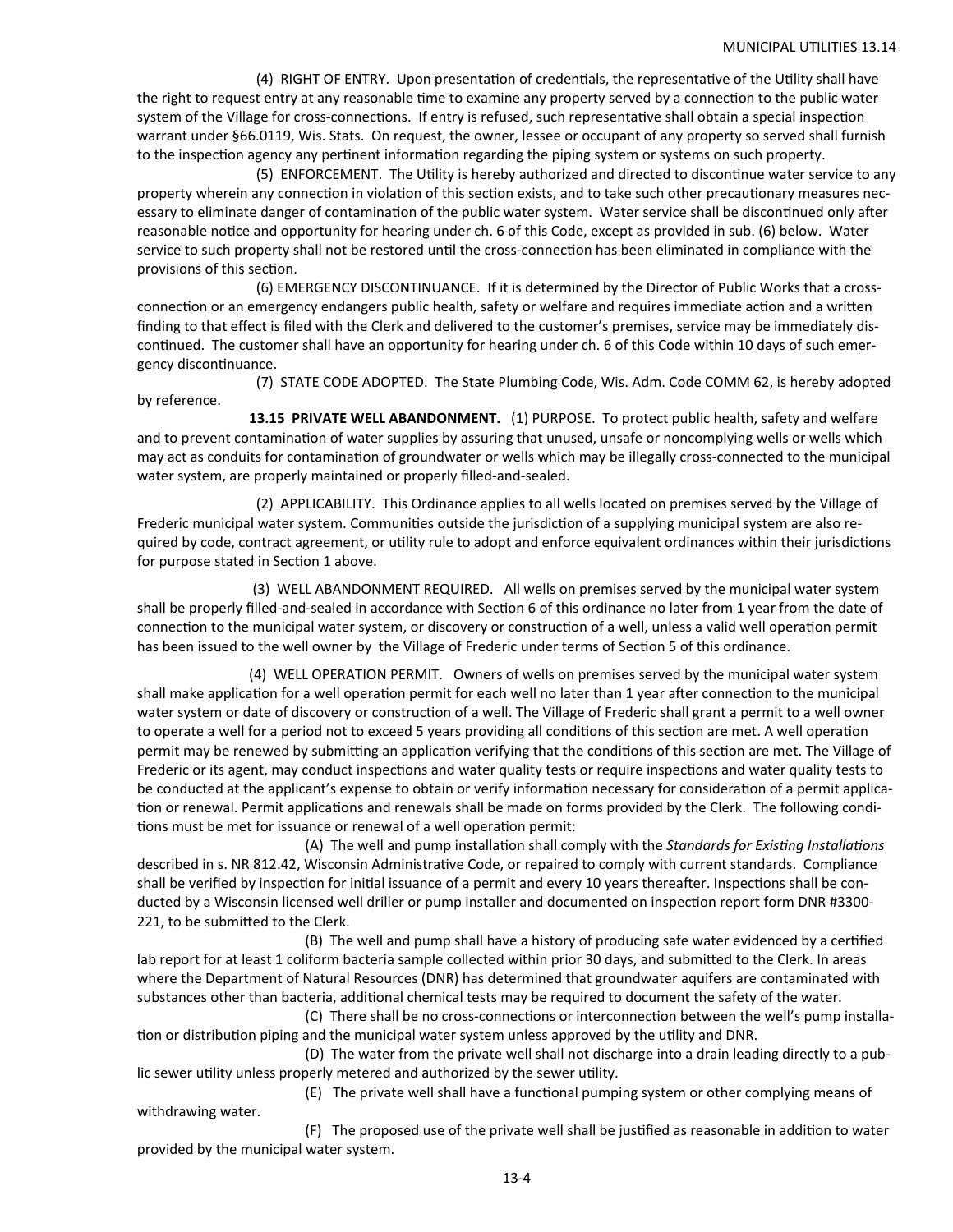(5) WELL FILLING-AND-SEALING PROCEDURES. (A) All wells abandoned under the jurisdiction of this ordinance shall be filled-and-sealed according to the procedures of s. NR 812.26, Wisconsin Administrative Code.

(B) All well filling-and-sealing under jurisdiction of this ordinance shall be performed by, or under the supervision of, a Certified Water System Operator employed by the Village of Frederic or by a Wisconsin licensed Well Driller or Pump Installer, per s. 280.30 Wisconsin Statutes.

 (C) The owner of the well, or the owner's agent, may be required to obtain a well aban‐ donment permit prior to any well abandonment and] shall notify the clerk at least 48 hours in advance of any well abandonment activities. The abandonment of the well may be observed or verified by personnel of the municipal system.

 (D) A well filling‐and‐sealing report form DNR#3300‐005, supplied by the Department of Natural Resources, shall be submitted by the well owner to the Clerk and to the Department of Natural Resources within 30 days of the completion of the well abandonment.

(6) PENALTIES. Any well owner violating any provision of this ordinance shall upon conviction be punished by forfeiture of not less than \$50.00 nor more than \$1000.00 and the cost of prosecution. Each day of violation is a separate offense. If any person fails to comply with this ordinance for more than 30 days after receiving written notice of the violation, the municipality may impose a penalty and cause the well abandonment to be performed and the expense to be assessed as a special tax against the property.

13.16 RESTRICTED USE OF WATER DURING EMERGENCIES. (1) LAWN SPRINKLING RESTRICTIONS. The Village President may impose mandatory lawn sprinkling restrictions on all water users in the Village in order to avoid undue stress upon the resources and reserve capacity of the Water Utility. The restrictions may apply to all properties or to alternate sides of the street as deemed necessary. Alternate side restrictions would apply to even numbered sides of the street on even numbered calendar days and odd numbered sides of the street on odd num‐ bered calendar days, respectively. Restrictions may be for all day or for specified times each day. Separate restrictions for water gardens, trees, bushes, flowers, etc., may be imposed by the Village President when and if necessary.

 (2) COMPLIANCE WITH RULES AND REGULATIONS REQUIRED. Except as provided in sub. (3) below, it shall be unlawful for any person to use or allow water to be used in any fashion contrary to the rules and regulations issued under this section.

 (3) EXCEPTIONS. Persons having newly seeded or sodded lawns are exempt form the provisions of this section, upon approval of the Director of Public Works.

#### **13.17 to 13.19 RESERVED**

**13.20 PENALTY.** Any person who shall violate any of the provisions of this subchapter or rules or regulations of the Village or who shall connect a service pipe without first having obtained a permit therefor or who shall violate any provisions of the Wisconsin Statutes, the Wisconsin Administrative Code or any other materials which are incorporated by reference shall, upon conviction, forfeit not less than \$10 nor more than \$200 and the costs of prosecution. This shall not bar the Village Board from enforcing the connection duties required by law. The Utility shall have the right of recovery from all persons any expense incurred by the Utility for the repair or replacement of any water pipe, curb stop, gate valve, hydrant or valve box damaged in any manner by any person by the performance of any work under its control or by any negligent act. Owners or operators of motor vehicles shall be held liable for the cost of repair of any hydrant damaged by them and the Utility shall not be responsible for the damage to the motor vehicle by reason of such accident.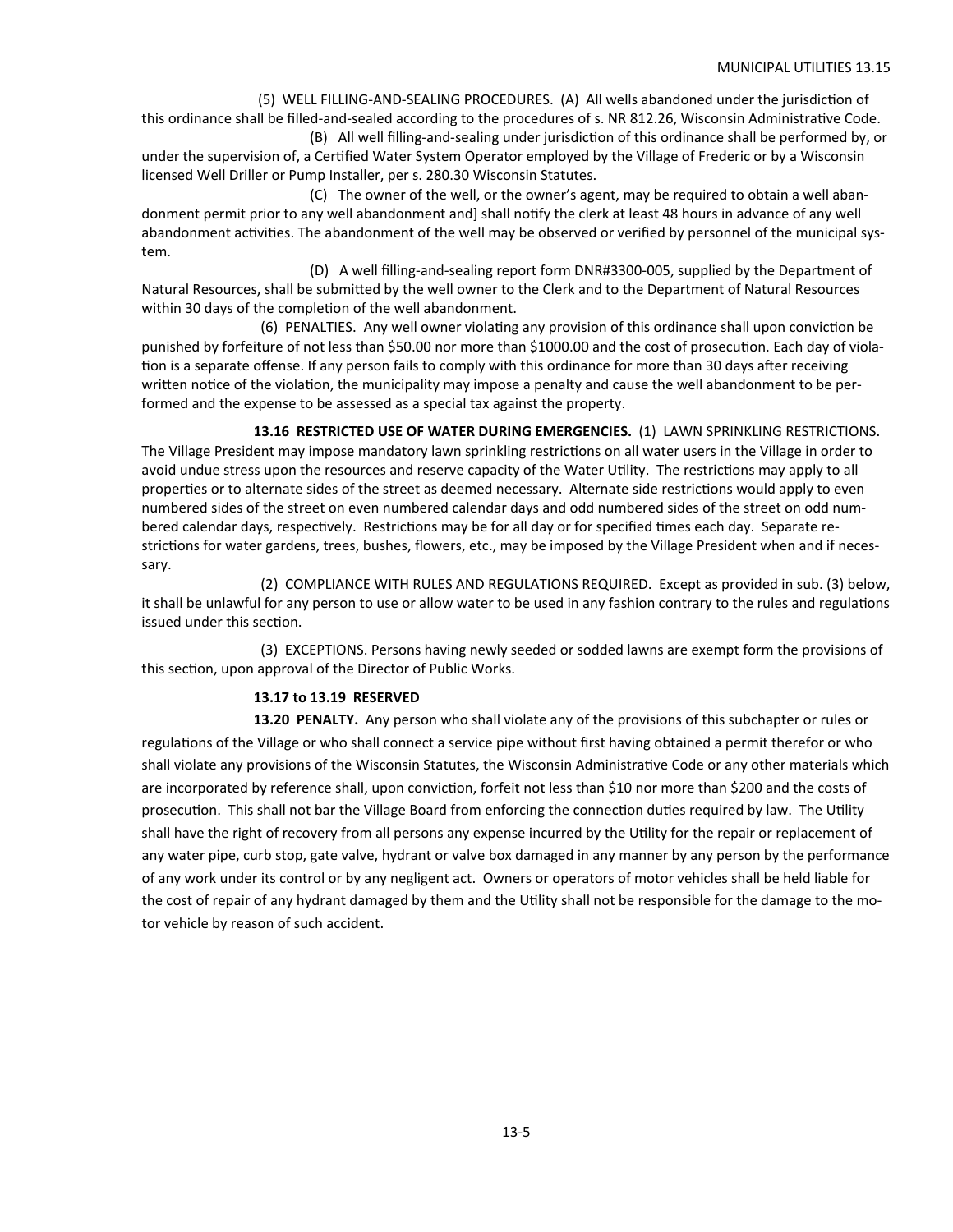#### **SUBCHAPTER V: WASTEWATER UTILITY**

 **13.21 INTRODUCTION AND GENERAL PROVISION.** This chapter regulates the use of public and private sewers and drains, discharge of septage into the public wastewater system, and the discharge of waters and wastes into the public wastewater systems within the Village. It provides for uniform requirements for discharges into the wastewater collection and treatment system and enables the Village to comply with administrative provisions and other discharge criteria which are required or authorized by State or Federal law. Its intent is to derive the maximum public benefit by regulating the characteristics of wastewater discharged into the Village wastewater system and the issuing of permits to certain users. If there is any conflict between this subchapter and any applicable State Statute, the Statute shall be controlling.

**13.22 USER RULES AND REGULATIONS.** The rules, regulations and Wastewater Utility rates of the Village shall be considered a part of the contract with every person, company or corporation who is connected to or uses the Village wastewater system or wastewater treatment facility and every such person, company or corporation by connecting with the wastewater system or wastewater treatment facility shall be considered as expressing their assent to be bound thereby. The following rules and regulations for the government of licensed plumbers, wastewater system users and others are hereby adopted and established.

(1) PLUMBERS. No plumber, pipefitter or other person will be permitted to do any plumbing or pipe fitting work in connection with the wastewater system without first receiving a license from the State and obtaining a permit from the Director of Public Works. All service connections to the sewer main shall comply with the State Plumbing Code.

 (2) MANDATORY HOOKUP. (a) The owner of each parcel of land adjacent to a sewer main on which there exists a building usable for human habitation or in a block through which such system is extended shall connect to such system within 365 days of notice in writing from the Village Board. Upon failure to do so, the Board may cause such connection to be made and bill the property owner for such costs. If such costs are not paid within 30 days, such notice shall be assessed as a special tax lien against the property. However, the owner may, within 30 days after the completion of the work, file a written option with the Board stating that he or she cannot pay such amount in one sum and ask that there be levied in not to exceed 10 equal installments and that the amount shall be so collected with interest at the current rate from the completion of the work, the unpaid balance being a special tax lien, all pursuant to §144.06, Wis Stats.

 (b) The Village Board has determined that the failure connect to the wastewater system is contrary to the minimum health standards of the Village and fails to assure preservation of public health, comfort and safety of the Village.

(3) SEPTIC TANKS PROHIBITED. The maintenance and use of septic tanks, holding tanks and other private sewage disposal systems within the area of the Village serviced by its wastewater system are hereby declared to be a public nuisance and a health hazard. From and after the effective date of this subchapter, the use of septic tanks, holding tanks or any private sewage disposal system within the area of the Village serviced by the wastewater system shall be prohibited.

 (4) APPLICATION FOR WASTEWATER UTILITY SERVICE. (a) Every person desiring to connect to the wastewater system shall file an application in writing to the sss on such forms as is prescribed for that purpose. Blanks for such applications will be furnished at the office of the Clerk. The application must state fully and truthfully all the wastes which will be discharged. If the applicant is not the owner of the premises, the written consent of the owner must accompany the application. Persons connected to the wastewater system of the Village are referred to herein as "users".

(b) If it appears that the service applied for will not provide adequate service for the contemplated use, the Village may reject the application. If the Village approves the application, it shall issue a permit for services as shown on the application.

 (5) HOLDING TANK DOMESTIC WASTE. Owners of self‐contained recreaƟonal vehicles may dispose of the vehicle's domestic holding tank waste by obtaining a permit from the Village Board to dump said waste at a designated dumping station directed by the Director upon the payment of a fee. See the Village Free Schedule in the office of the Clerk. No septage disposal is permitted.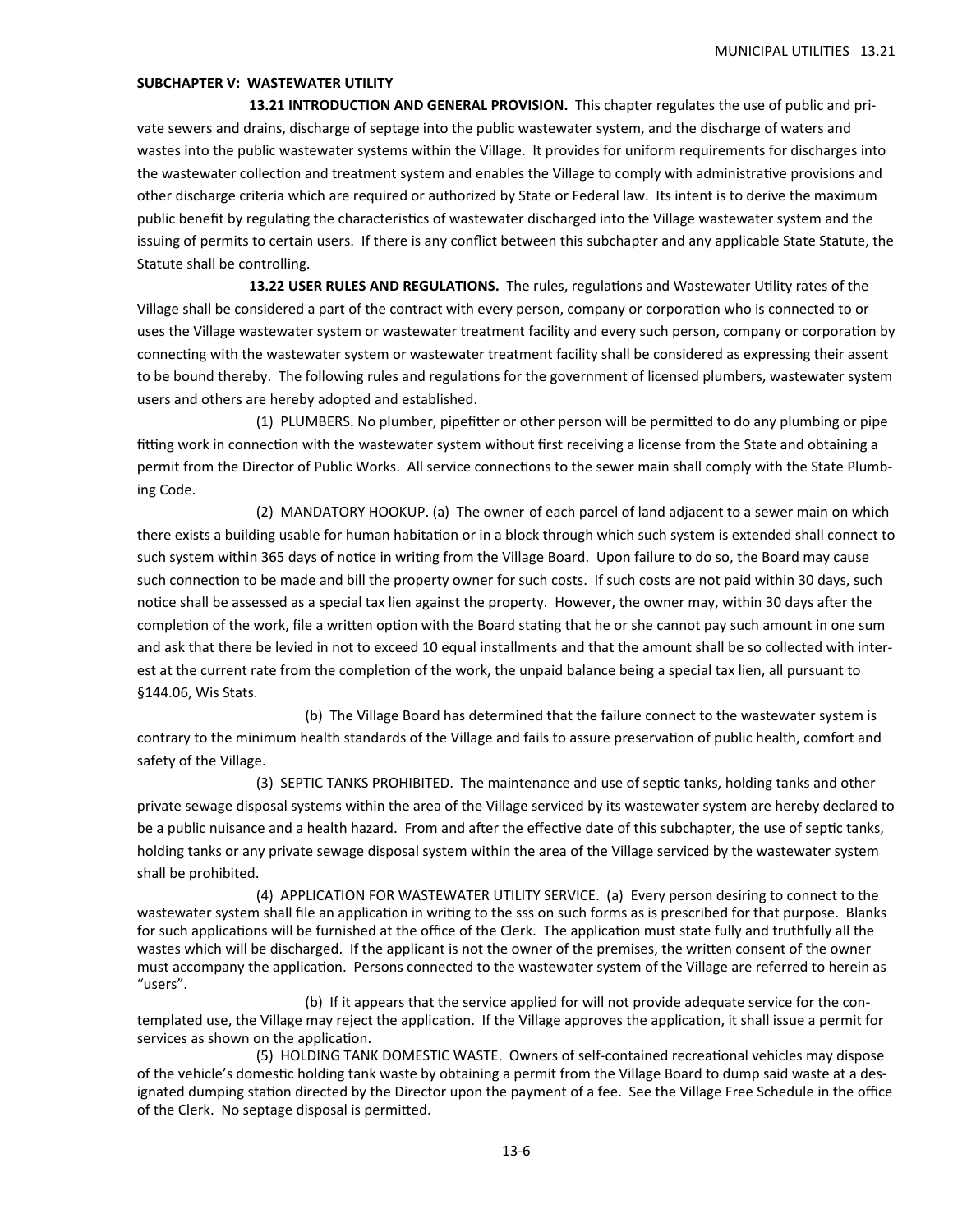(6) CONNECTION CHARGE. Persons attaching to a sewer main shall have the lateral from the sewer main installed at their own expense.

(7) TAP PERMITS. After sewer connections have been introduced into any building or upon any premises, no plumber shall make any alterations, extensions or attachments unless the party ordering such tapping or other work exhibits the proper permit for the same from the Director of Public Works.

 (8) USERS TO KEEP IN REPAIR. All users shall keep their own service pipes in good repair and protected from frost at their own risk and expense and shall prevent any unnecessary overburdening for the wastewater system.

(9) BACKFLOW PREVENTOR. All floor drains in residences and businesses constructed after the effective date of the adoption of this Code shall have a back-flow prevention valve installed at the owner's expense.

 (10) USER USE ONLY. No user shall permit other persons or other services to connect to the wastewater system through his lateral.

 (11) USER TO PERMIT INSPECTION. Every user shall permit the Director of Public Works, or a designated Public Works employee, at all reasonable hours of the day, to enter their premises or building to examine the pipes and fix‐ tures and the manner in which the drains and sewer connections operate, and they must at all times, frankly and without concealment answer all questions put to them relative to its use, all in accordance with this subchapter and §196.171, Wis. Stats.

(12) UTILITY RESPONSIBILITY. It is expressly stipulated that no claim shall be made against the Village or acting representative by reason of the breaking, clogging, stoppage or freezing of any service pipes from the main to the building nor from any damage arising from repairing mains, making connections or extensions or any other work that may be deemed necessary. The right is hereby reserved to cut off the service at any time for the purpose of repairs or any other necessary purpose any permit granted or regulations to the contrary notwithstanding. Whenever it shall be come necessary to shut off the sewer within any district of the village, the Director of Public Works shall, if practicable, give notice to each and every consumer affected of the time when such service will be shut off.

(13) EXCAVATIONS. (a) In making excavations in streets for highways for laying service pipe or making repairs, the paving and the earth removed must be deposited in a manner that will result in the least inconvenience to the public.

(b) No person shall leave any such excavation made in any street or highway open at any time without barricades and , during the night, warning lights shall be maintained at such excavations.

(c) In refilling the opening, after the service pipes are laid, granual fill shall be laid in layers of not more than 9 inches in depth and each layer thoroughly compacted to prevent settling. This work, together with the replacing of sidewalks, ballast and paving, must be done so as to make the street as good as before is was disturbed and satisfactory to the Director of Public Works. No opening of the streets for tapping the pipes shall be permitted when the ground is frozen.

 (14) TAPPING MAINS. (a) No persons, except those having special permission from the Village Board or persons in their service and approved by them, will be permitted, under any circumstances, to tap the mains or collection pipes,. The kind and size of the connection with the pipe shall be that specified in the permit or order from the Plumbing Inspector to ensure that new sewers and connections to the wastewater system are properly designed and constructed. (b) Pipes should always be tapped on top and not within 6 inches of the joint or within 24 inches

of another lateral connection. All service connections to mains shall comply with the State Plumbing Code. Lateral connections to existing sewers shall be made with saddles and by coring the existing sewer or by inserting (cutting in) a wye or tee into the existing sewer. The wye or tee shall be of the same pipe material as the existing sewer. The lateral/tee connection shall be made with approved adaptors or couplings.

 (15) INSTALLATION OF HOUSE LATERALS. (a) All service pipes (laterals) on private property shall be in‐ stalled in accordance with Wis. Adm. Code COMM 82, "Design, Construction, Installation, Supervision and Inspections of Plumbing," especially Sec. 82.04, "Building Sewers."

 (b) As required by Wis. Adm. Code COMM 82.04(5), all laterals shall be inspected: "The building sewer and/or private interceptor main sewer shall be inspected upon completion of placement of the pipe and before backfilling and tested before or after backfilling."

 (16) EXTENSIONS. The Village Board shall extend sewer main to a new user in accordance with the follow‐ ing charges and conditions: (a) When an extension of a sewer main is required by the prospective user, said person shall make an application on such a form as is prescribed for that purpose for such an extension, in writing, to the Village Board by filing of such an application. The Director of Public Works shall first determine the logical location of the newxt manhole or manholes. Next, the Director shall determine the length and location of the extension, taking into consideration the prospective demands for service, the capacity of downstream facilities, and the orderly development of the particular area. No extension shall be made for a distance less than to the next manhole. All sewer extensions shall be constructed in compliance with local and State laws, ordinances and regulations.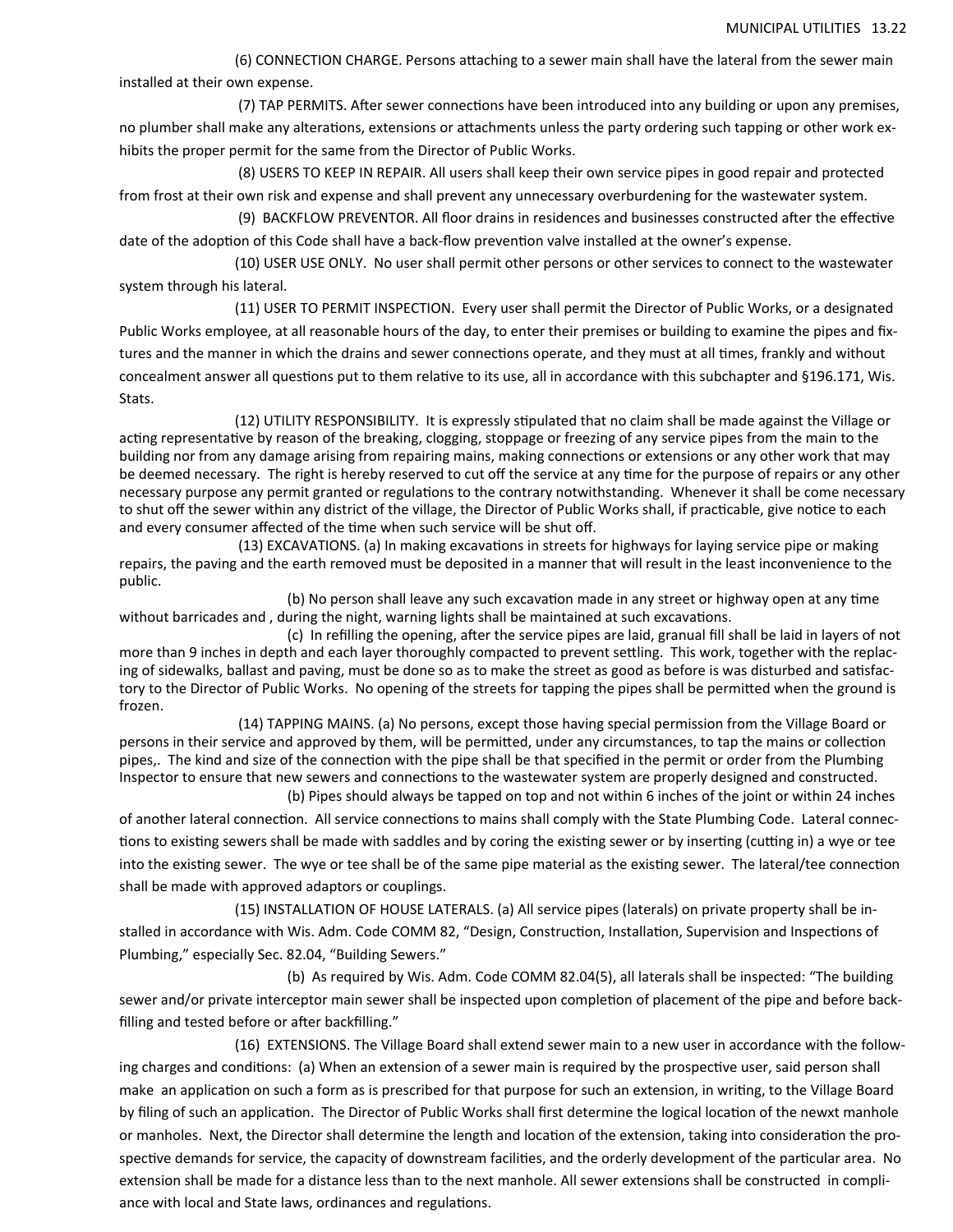(b) The person who requests the extension shall either be assessed pursuant to sec. 8.08 of this

Code or charged pursuant to sec. 19.09 of this Code.

 (c) In addiƟon to the charge provided for in par. (b) above, each user shall pay the full cost of the lateral from the main to his building. The Village Board may also, at any time, establish or amend specific connection and lateral charges for any main not covered by other provisions in this subchapter or when the Village has made an extension and the user has failed to provide lateral or connection charges. It is further provided that the Board may amend or alter any connection or lateral charge after its establishment under the terms of this subchapter or previous ordinances or resolutions.

 **13.23 REGULATIONS.** (1) GENERAL DISCHARGE PROHIBITIONS. No discharger shall contribute or cause to be discharged, directly or indirectly, any of the following described substances into the wastewater disposal system or other‐ wise to the facilities of the Village: (a) Any liquids, solids or gases which, by reason of their nature or quantity, are or may be sufficient, either alone or by interaction, to cause fire or explosion or be injurious in any other way to the operation of the Village wastewater facility or wastewater treatment works. This includes but is not limited to gasoline, naphtha, fuel oil, lubricating oil and benzene.

(b) Solid or viscous substances which will or may cause obstruction to the flow in a sewer or other interference with the operation of the wastewater system.

 (c) Any wastewater having pH less then 5.0 or higher than 9.0 or having any other corrosive prop‐ erty capable of causing damage or hazard to structures, equipment or personnel of the system.

(d) Any wastewater containing toxic pollutants in sufficient quantity, either singly or by inte4raction, to injure or interfere with any wastewater treatment process, constitute a hazard to humans or animals or exceed the limitation set forth in State or Federal Categorical Pretreatment Standards. A toxic pollutant shall include, but not be limited to, any pollutant identified in the Toxic Pollutant List set forth in Wis. Adm. Code NR 215.

(e) Any noxious or malodorous liquids, gases or solids which, either singly or by interaction, are capable of creating a public nuisance or hazard to life or are sufficient to prevent entry into the sewer for their maintenance and repair.

 (f) Any substance which may cause the Village effluent or treatment residues, sludges or scums to be unsuitable for reclamation and reuse or to interfere with the reclamation process.

 (g) Any substance which will cause the Village to violate its WPDES and/or other disposal system permits.

(h) Any substance with objectionable color not removed in the treatment process such as, but not limited to, dye wastes and vegetable tanning solutions.

(i) Any wastewater having a temperature which will inhibit biological activity in the Village treatment works resulting in interference, but, in no case, wastewater with a temperature at the introduction into the treatment works which exceeds 104°F.

 (j) Any slug load, which shall mean any pollutant, including oxygen demanding pollutants (BOD, etc),released in a single extraordinary discharge episode of such volume or strength as to cause interference to the treat‐ ment works.

(k) Any unpolluted water including, but not limited to, noncontact cooling water.

(I) Any wastewater containing any radioactive waste or isotopes of such half life or concentration as exceed limits established by the Village Board in compliance with applicable State or Federal regulations.

(m) Any wastewater which causes a hazard to human life or creates a public nuisance.

 (n) Any storm water, surface water, ground water, roof run—off or surface drainage or any other connections from inflow sources to the sanitary sewer. Such waters may be discharged to a storm sewer or other waterway with permission of the Director of Public Works.

 (o)Any garbage that has not been properly shredded. Garbage grinders may be connected to sani‐ tary sewers from homes, hotels, institutions, restaurants, or similar places where garbage originates from the preparation of food in kitchens for the purpose of consumption on the premises or when served by caterers.

(p) Any septage into a sewer manhole or any storage area located in the collection system, which would cause the septage to be delivered to the wastewater treatment facility.

(q) Any water or wastes which may contain more than 100 parts per million by weight of fat, oil,

or grease.

(r) Wax, grease, oil, plasƟc or any other substance that solidifies or becomes discernibly viscous.

 (s) Wastewater containing more than 50 milligrams per liter of petroleum oil, non‐biodegradable cutting oils, or products of mineral oil origin.

(t) Wastewater containing more than 300 mg/L of oil or grease of animal or vegetable origin.

(u) Wastewater containing polychlorinated biphenyls.

(v) Wastewater which in concentration of any given constituent or in quantity of flow exceeds for any period of duration longer than fifteen (15) minutes more than five (5) times the average twenty-four (24) hour concentration or flows during normal operation.

 (w) No person shall cause or permit a discharge into any public sewerage system that would cause, or significantly contribute to, either directly or indirectly, a violation of the conditions of the Village's WPDES permit and any modification or reissuance thereof.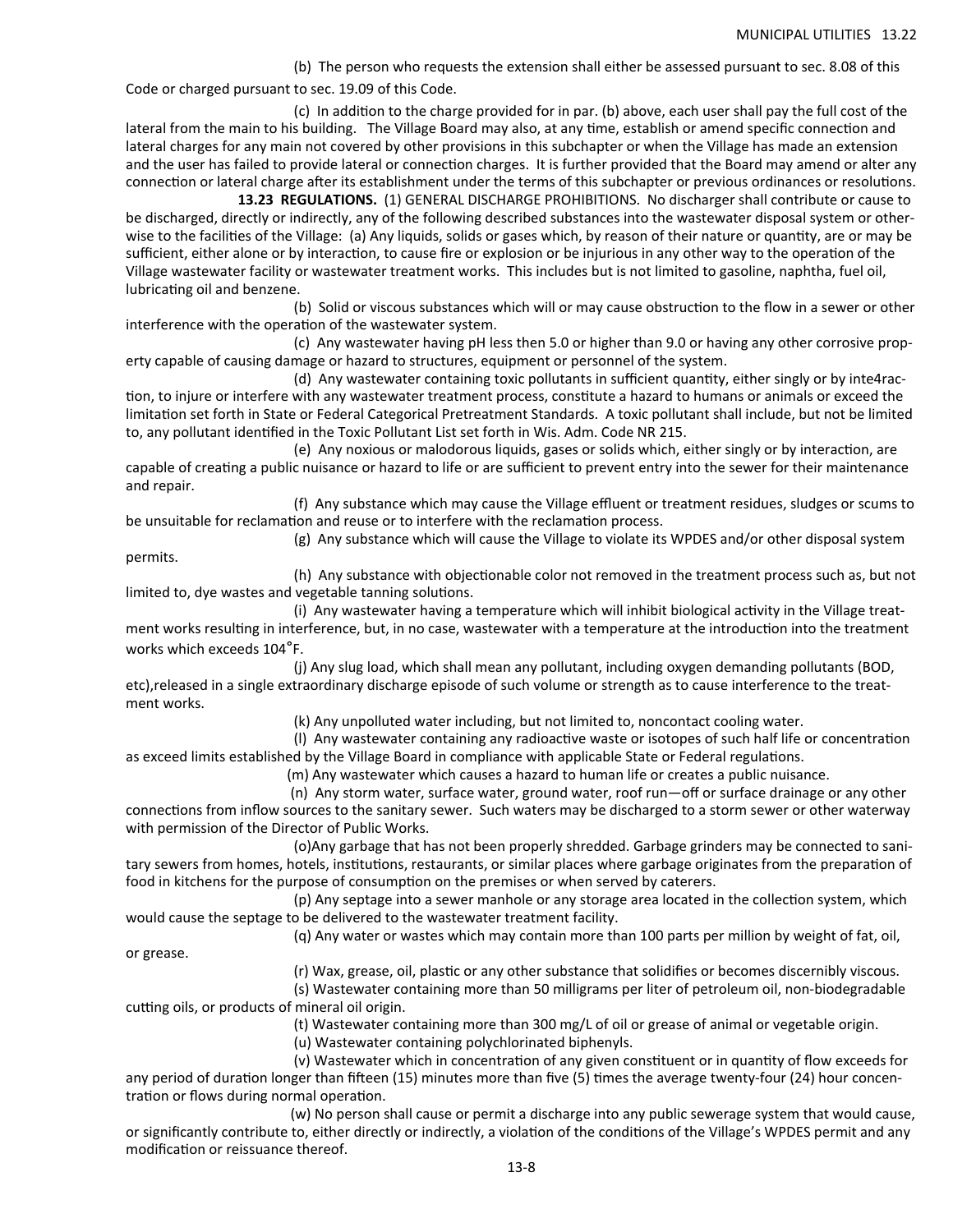(2) LIMITATIONS ON WASTEWATER STRENGTH. (a) *NaƟonal Categorical Pretreatment Standards*. Nation- al categorical pretreatment standards as promulgated by the U.S. Environmental Protection Agency shall be

met by all dis‐ chargers of the regulated industrial categories. (b) *State Requirements*. State requirements and limitaƟons on discharges to the treatment

works shall be met by all dischargers which are subject to such standards in any instance in which they are more strin‐ gent than Federal requirements and limitations or those in this or any other applicable ordinance.

(c) *Right of Revision*. The Village Board reserves the right to amend this subchapter to pro‐ vide for more stringent limitations or requirements on discharges to the treatment works where deemed necessary to comply with the objectives set forth in this subchapter.

(d) *DiluƟon.* No discharger shall increase the use of potable or process water in any way nor mix separate waste streams for the purpose of diluting a discharge as a partial or complete substitute for adequate treatment to achieve compliance with the standards set forth in this subchapter.

(e) *Supplementary LimitaƟons*. The Village Board reserves the right to set discharge wastewater concentrations and/or mass limitations on a case by case basis. The Board may impose mass limitations on dischargers who are using dilution to meet the pretreatment standards or requirements of this subchapter or in other cases where the imposition of mass limitations is deemed appropriate by the Village Board.

  (f) *Accidental Discharges*. Each discharger shall provide protecƟon from accidental discharge of prohibited or regulated materials or substances established by this subchapter. Where necessary, facilities to prevent accidental discharge of prohibited materials shall be provide and maintained at the discharger's cost and expense. De‐ tailed plans showing facilities and operating procedures to provide his protection shall be submitted to the Village Board for review and shall be approved by the Board before construction of the facility. Review and approval of such plans and operating procedures by the Board shall not relieve the discharger from the responsibility to modify its facility as necessary to meet the requirements of this subchapter. Dischargers shall notify the Board immediately upon the occurrence of a slug-load or accidental discharge of substances prohibited by this subchapter. The notification shall include location of discharge, date and time thereof, type of waste, concentration and volume, and corrective actions. Any discharger who discharges a slug‐load of prohibited materials shall be liable for any expense, loss or damage to the Village wastewater facilities or wastewater treatment works in addition to the amount of any forfeitures imposed on the Board on account thereof under State or Federal law. Signs shall be permanently posted in conspicuous places on discharger's premises advising employees whom to call in the event of a slug or accidental discharge. Employers shall instruct all employees who may cause or discover such a discharge with respect to emergency notification procedure.

13.24 CONTROL OF INDUSTRIAL AND SEPTAGE WASTES. (1) INDUSTRIAL DISCHARGES. If any waters, wastes or septage are discharged or proposed to be discharged to the public wastewater system contain substances or possess the characteristics enumerated in sec. 13.23 of this subchapter and which, in the judgement of the Village Board, may be detrimental to the wastewater system, the Village Board may:

- (a) Reject the wastes, or
- (b) Require pretreatment to an acceptable condition for discharge to the wastewater system, or
- (c) Require a control over the quantities and rates of discharge, or
- (d) Require payment to cover the added cost of handling and treating the waste.

(2) CONTROL MANHOLES. (a) Each person discharging industrial wastes into a public sewer shall con‐

struct and maintain one or more control manholes or access points to facilitate observation, measurement and sampling their waste, including domestic sewage.

(b) Control manholes or access facilities shall be located and built in a manner acceptable to the Director of Public Works. If measuring devices are to be permanently installed, they shall be of a type acceptable to the Engineer.

(c) Control manholes, access facilities and related equipment shall be installed by the person discharging the industrial waste, at his expense, and shall be maintained by the person discharging the waste so as to be in safe condition, accessible and in property operating condition at all times. Plans for installation of the control manholes or access facilities and related equipment shall be approved by the Director of Public Works prior to the beginning of construction.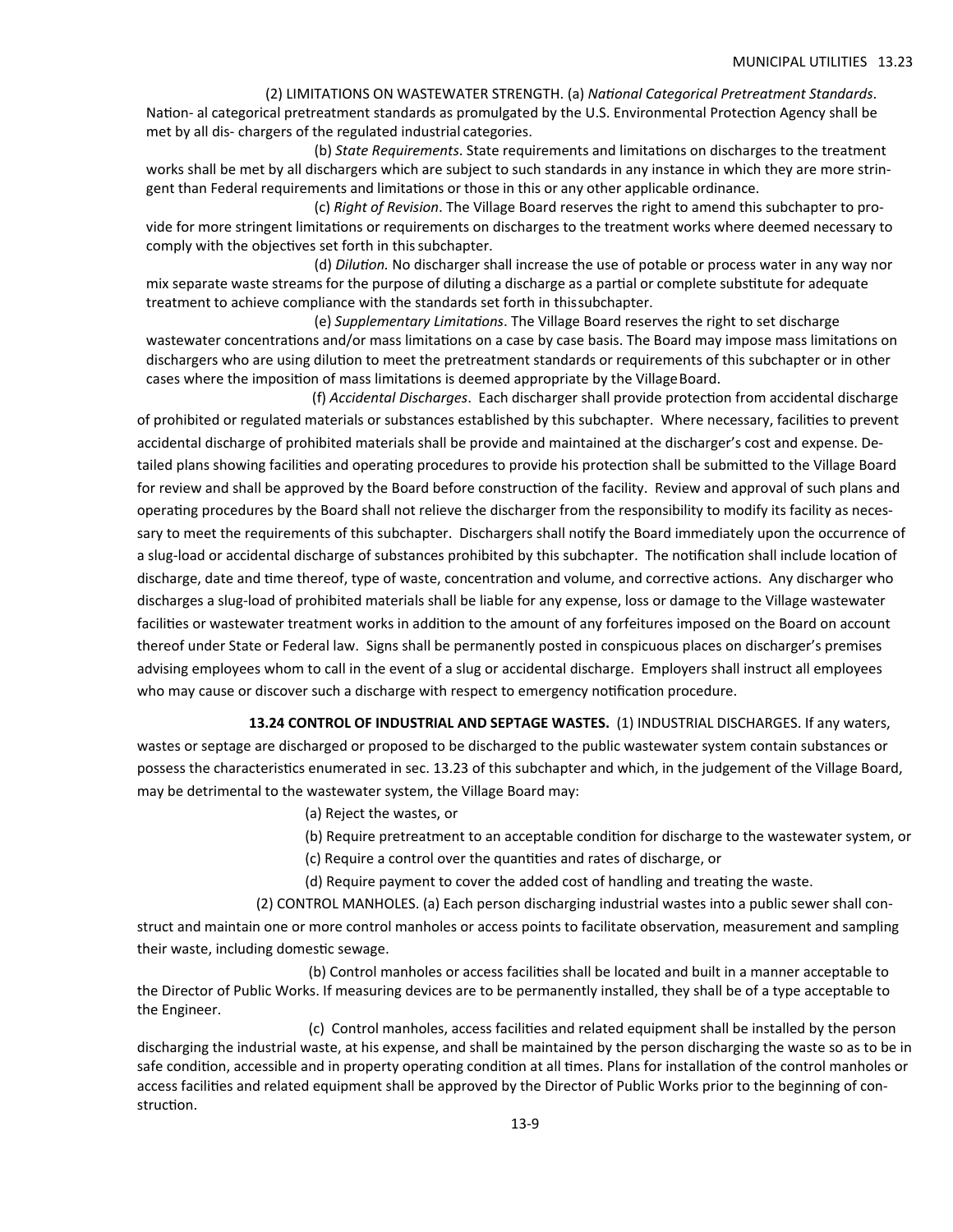(3) MEASUREMENT OF FLOW. The volume of flow used for computing the sewer service and the cost recovery charges for non-septage disposal shall be based upon the water consumption of the person as shown in the records of meter readings maintained by the Village Water Utility.

 (4) PROVISION FOR DEDUCTIONS. In the event that a person discharging industrial waste into the public sewers produces evidence satisfactory to the Director of Public Works that more than 10% of the total annual volume of water used for all purposes does not reach the public sewer, then the determination of the water consumption to be used in computing the waste volume discharged into the public sewer may be made a matter of agreement between the Village and the industrial waste discharger.

 (5) METERING OF WASTE. Devices for measuring the volume of waste discharged may be required by the Director of Public Works if this volume cannot otherwise be determined from the metered water consumption records. Metering devices for determining the volume of water shall be installed, owned and maintained by the per‐ son discharging the wastewater. Following approval and installation, such meters may not be removed without the consent of the Director.

 (6) WASTE SAMPLING. (a) Industrial wastes and septage discharge into the public sewers shall be subject to periodic inspection and a determination of the character and concentration of said waste at least quarterly. The determinations shall be required by the Director of Public Works.

(b) Samples shall be collected in such a manner as to be representative of the composition of the wastes. The sampling may be accomplished either manually or by the use of mechanical equipment acceptable to the Director of Public Works. A minimum of a least quarterly sampling shall be necessary to determine wastewater service charges.

(c) Testing facilities shall be the responsibility of the person discharging the waste or septage and shall be subject to the approval of the Village board or its duly authorized representatives at all times. Every care shall be exercised in the collection of samples to ensure their preservation in a state comparable to that at the time the sample was taken.

 (7) PRETREATMENT. When required, in the opinion of the village Board, to modify or eliminate wastes that are harmful to the structures, processes or operation of the wastewater system, the discharger shall provide, at his expense, such preliminary treatment or processing facilities as may be required to render this waste acceptable for admission to the public sewers.

(8) GREASE AND/OR SAND INTERCEPTORS. All users served by the Utility shall require the installation of grease, oil, and sand interceptors at repair garages, gasoline stations, car washes, and other industrial or commercial establishments, where necessary in the opinion of the Director to prevent discharge of sand, flammable wastes, oil, or grease in amounts exceeding the limits specified. Depending on the type of industry, monthly monitoring may be required. No industry shall be monitored less than quarterly. Monitoring shall be done so the industry will be properly billed for sewer use charges. Grease and oil interceptors shall be constructed of impervious materials capable of withstanding abrupt and extreme changes in temperature. They shall be of substantial construction, watertight, and equipped with easily removable covers which when bolted in place shall be gas-tight and water-tight. All such traps shall be constructed and maintained by the user at his expense, in accordance with the Wisconsin Plumbing Codes and the specifications of the municipality and shall be readily accessible for cleaning and inspection. In maintaining of these interceptors, the discharger shall be responsible for the proper removal and disposal by appropriate means of the captured material and shall maintain records of the dates and means of disposal which are subject to review by the Director of Public Works. Any removal and hauling of the collected materials not performed by the dis‐ charger's personnel must be performed by currently licensed disposal firms.

(9) ANALYSES. (a) All measurements, tests and analyses of the characteristics of water, waste and septage to which reference is made in this subchapter shall be determined in accordance with the latest edition of "Standard Methods for the Examination of Water and Wastewater," published by the American Public Health Association and "Guidelines Establishing Test Procedures for Analysis of Pollutants," (1978, 40 CFR 136). Sampling methods, locations, times, durations and frequencies are to be determined on an individual basis subject to approval by the Director of Public Works.